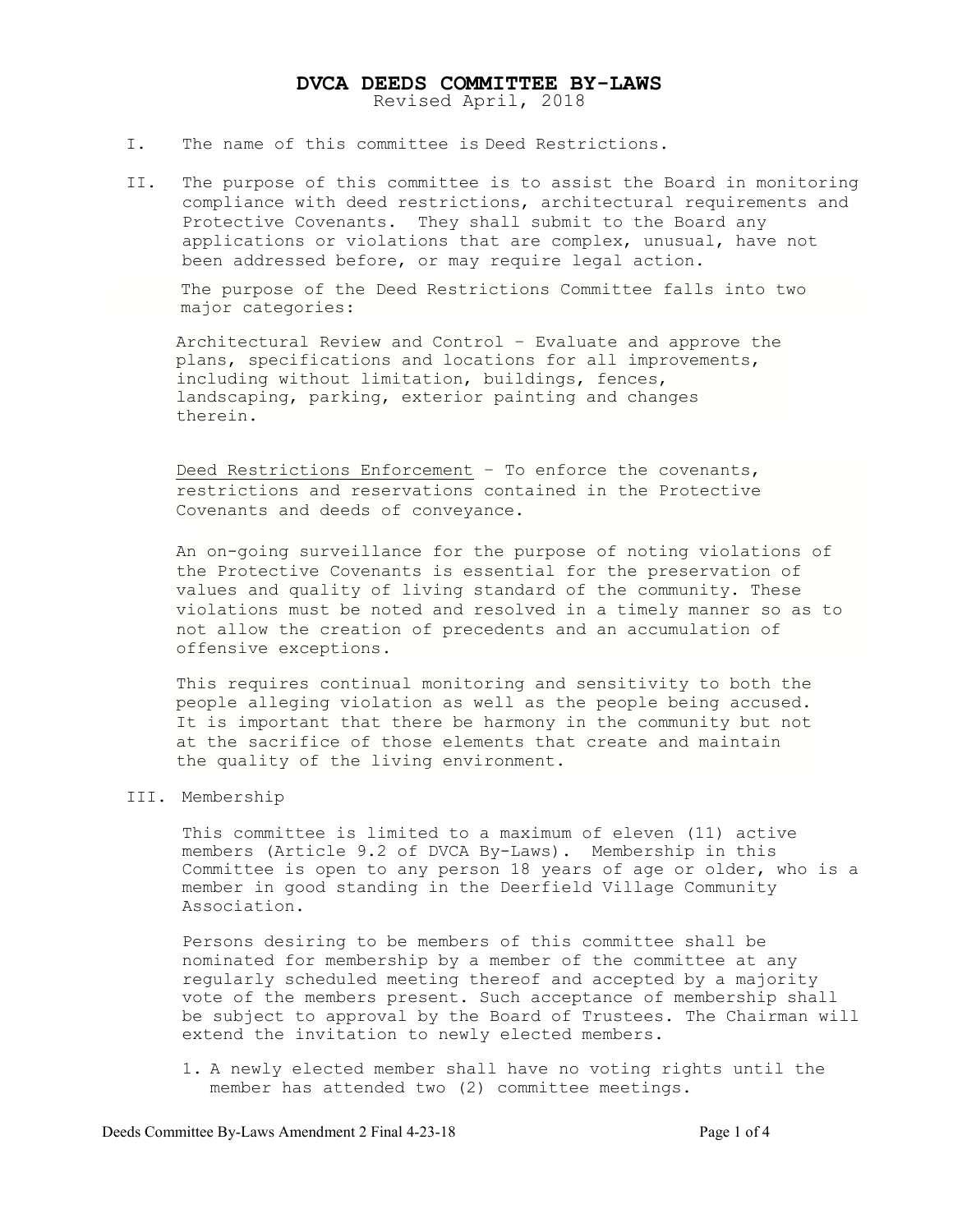# DVCA DEEDS COMMITTEE BY-LAWS Revised April, 2018

- 2. To remain a member, the member must:
	- a. attend at least 3 of the 5 most recent Regular meetings (unless absences have the prior approval of a majority of the committee).
	- b. not miss completing assigned monthly sectional surveillances for two consecutive months, (having failed to notify the Chairman and/or assign surveillance responsibilities to another member), shall be considered inactive and replaced by nominations from the committee
- 3. When a committee member misses two meetings in a row, he/she will be contacted regarding his/her active status.
- 4. Members who do not meet the requirements in 2 above will be considered inactive and replaced by nominations from the committee.
- 5. There can only be one voting member per lot. For those members with more than one lot, there is only one vote per person. The membership of the Committee should consist of representatives from all sections of Deerfield Village.
- 6. A member desiring to resign from the committee shall do so by letter.

All members should avoid conflicts of interest (as defined in the "DVCA Code of Ethics" and copied with "Trustee" modified to "Member" below) and promptly inform the committee of the material facts as to the relationship or interest that may create a conflict of interest.

IV. The Committee should have a Chairman, Vice-Chairman, and Secretary. A Chairman is required. Term of office is one (1} year. An individual may hold office for no more than three (3) consecutive terms unless an exception is given by the board. Elections are to be held at the January Committee meeting.

The Chairman and Vice Chairman of the Committee must be "Voting" members as described above, unless an exception is given by the DVCA board.

The Chairman is to attend the DVCA Board monthly meetings to give a status report and to communicate any Deeds issues being referred to the Board.

If during the year the Chairman resigns, the Vice-Chairman will fill the Chairman's unexpired term, and will appoint a committee member to fill the unexpired term of the Vice-Chairman. If during the year the Vice-Chairman or Secretary resigns, the Chairman will appoint a Committee member to fill the unexpired terms.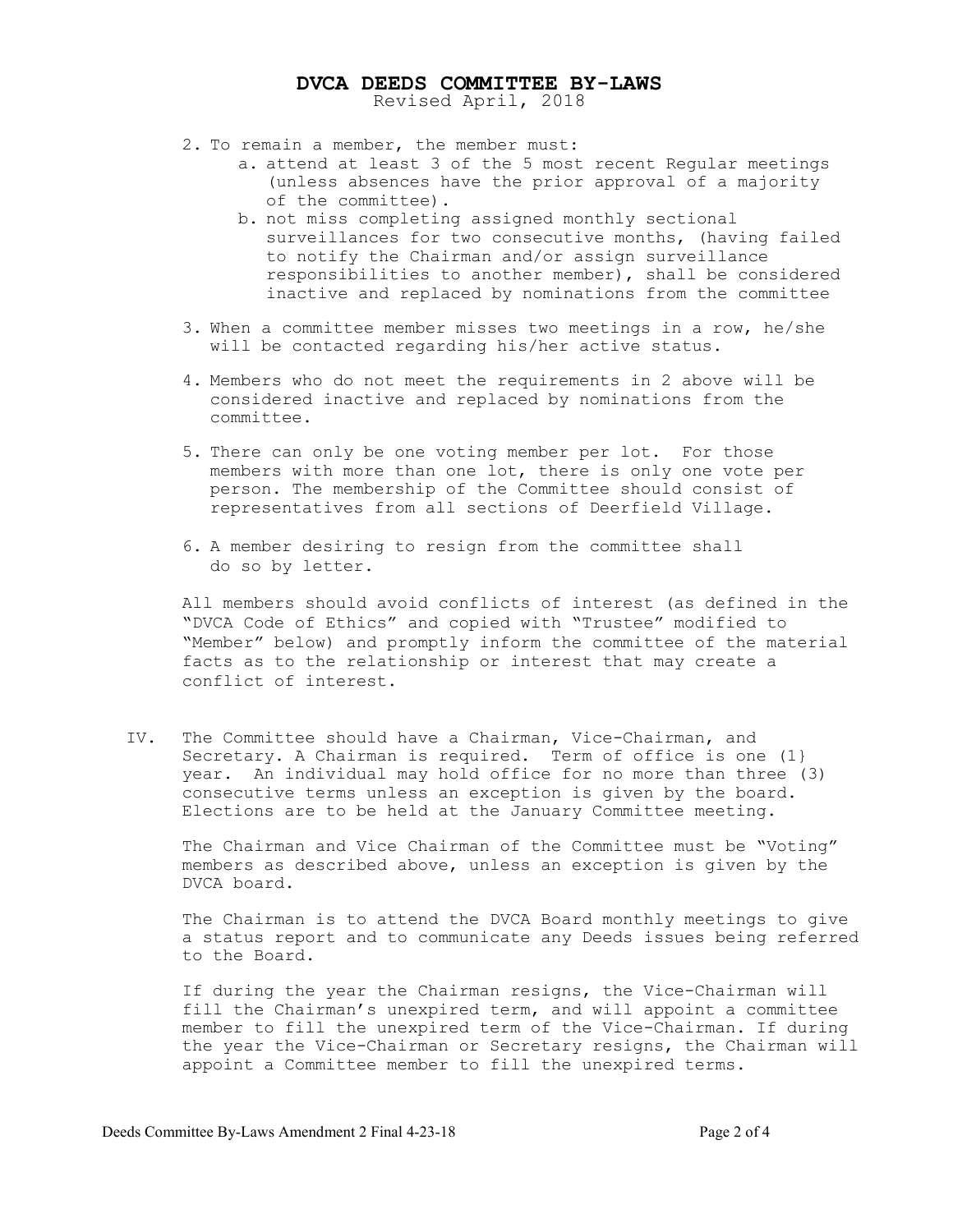# DVCA DEEDS COMMITTEE BY-LAWS Revised April, 2018

Any election or change in chairmanship requires the new Chairman to be submitted to the DVCA Board for approval at their next regular meeting. A chairman of a committee and a trustee cannot reside in the same member household.

V. The Committee must meet at least once per month at a regularly scheduled meeting. A regular meeting date and/or time may be changed or cancelled only if it is approved by a majority vote of the committee at a prior meeting and there must be public notice (DVCA office, newsletter and website) given of such change. Special meetings may be called by the Chairman with a minimum of 72 hours notice to all voting members and the DVCA Board Trustee Representative. Special meetings should be communicated to the DVCA office for public posting at the office and on the web.

To hold a vote, there must be a quorum of 51% or at least 6 of the members present. Proxy votes are not allowed.

#### VI. RULES OF ORDER

A. The Chairman will provide an agenda of topics to the attendees of the meeting. Any resident of Deerfield Village may attend the meeting. Any resident may contact the Chairman prior to the meeting and enter an item of discussion on the agenda. The Chairman will introduce each topic for discussion, guide the discussion and bring the discussion to a conclusion. All attendees shall be permitted to express their views on a topic. Only "Voting Members" can make motions and vote.

A member will not be allowed to speak or vote on any matter in which there is a conflict of interest;

- B. Rule will be by majority vote. A phone in vote will be allowed at the meeting if a voting member cannot attend due to a conflict. A speakerphone at the meeting will be required for a phone vote to be held. If the minority voters wish to enter a dissenting view, that view will be recorded in the minutes of the meeting.
- VII. The By-laws may be amended once in a twelve month period and cannot conflict with the DVCA By-Laws or Articles of Incorporation. To pass, an amendment must receive a 2/3rds majority vote of the Voting Members. Any changes to the By-Laws will be submitted to the DVCA Board for approval

# Conflicts of Interest

A Member shall be considered to have a conflict of interest if:

(a) such Member has an interests in a transaction which might reasonably impair such Member's independent, unbiased judgment in the discharge of his or her responsibilities to DVCA or (b) such Member is aware that a member of his/her family (which for the purposes

 Deeds Committee By-Laws Amendment 2 Final 4-23-18 Page 3 of 4 of this Article shall be a spouse, parents, siblings, children, and any other